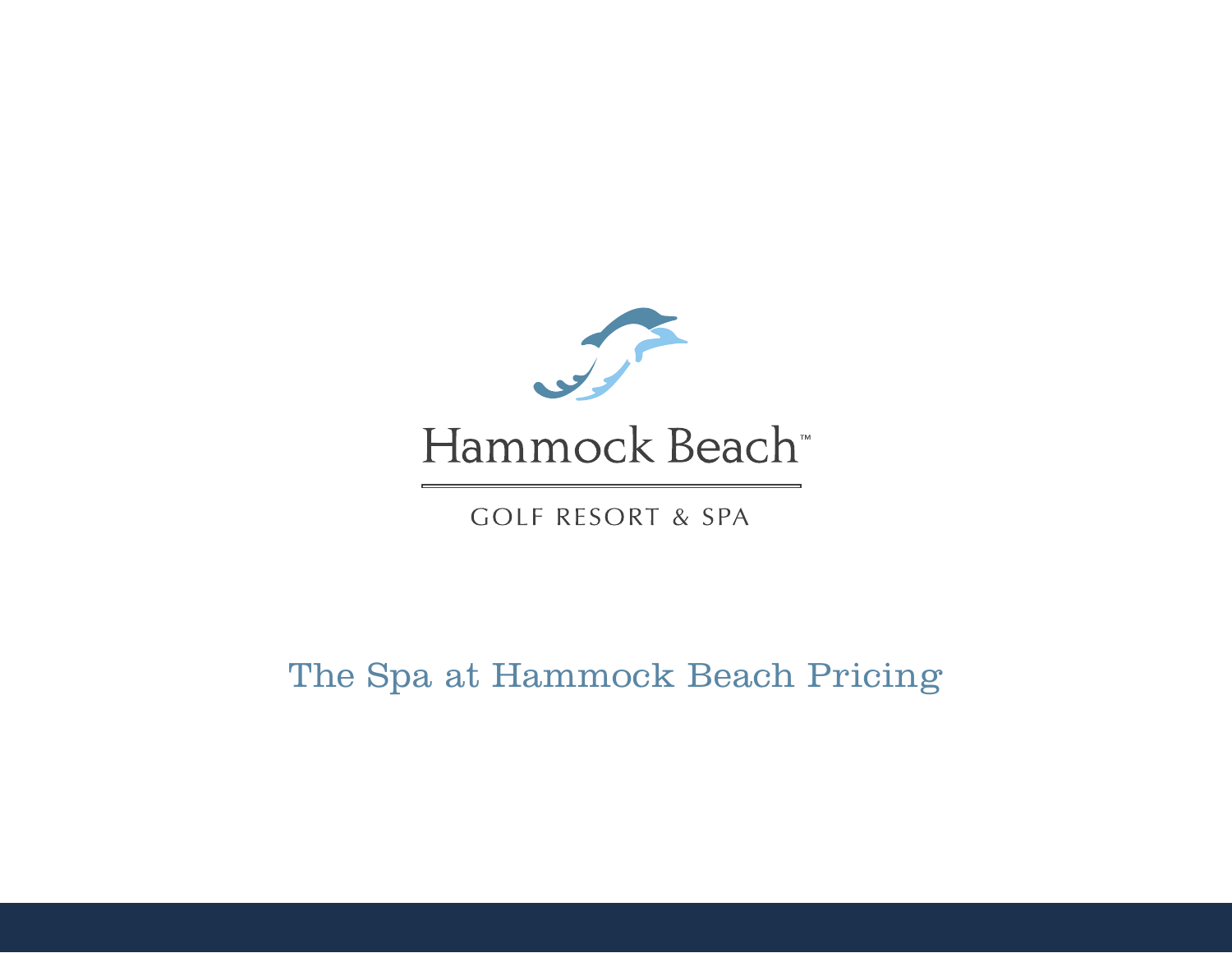# Massage Treatments

| Hammock Massage               | 50 minutes | \$180 |
|-------------------------------|------------|-------|
| Hammock Massage               | 80 minutes | \$228 |
| Swedish Massage               | 25 minutes | \$96  |
| Swedish Massage               | 50 minutes | \$168 |
| <b>Swedish Massage</b>        | 80 minutes | \$216 |
| <b>Therapeutic Massage</b>    | 25 minutes | \$114 |
| <b>Therapeutic Massage</b>    | 50 minutes | \$192 |
| <b>Therapeutic Massage</b>    | 80 minutes | \$234 |
| Golfer-Sage                   | 80 minutes | \$222 |
| <b>Prenatal Massage</b>       | 50 minutes | \$168 |
| <b>Coconut Stone Massage</b>  | 50 minutes | \$180 |
| <b>Coconut Stone Massage</b>  | 80 minutes | \$228 |
| Back, Neck & Shoulder Massage | 25 minutes | \$108 |
| <b>Cinnamon Beach Feet</b>    | 25 minutes | \$108 |

## Body Treatments

| South Seas Spray Tan     | 25 minutes | \$72  |
|--------------------------|------------|-------|
| Beach Ready Polish & Tan | 50 minutes | \$144 |
| Sugar Scrub              | 50 minutes | \$138 |
| Ultimate Zen Wrap        | 80 minutes | \$180 |
| Green Tea & Ginger Wrap  | 80 minutes | \$180 |

# Anti-Aging Facials

| <b>Fountain of Youth Facial</b>              | 80 minutes | \$198 |
|----------------------------------------------|------------|-------|
| Microdermabrasion Facial                     | 50 minutes | \$174 |
| <b>Next Generation Resurfacing Treatment</b> | 50 minutes | \$168 |
| Antioxidant Facial                           | 50 minutes | \$210 |
| Glycoderm Facial                             | 80 minutes | \$264 |
| Fit-n-Firm Facial                            | 50 minutes | \$204 |
| <b>Bio-Firming Facial</b>                    | 50 minutes | \$192 |

## Deep Cleansing Facials

| Custom Facial             | 50 minutes | \$156 |
|---------------------------|------------|-------|
| Hammock Facial            | 50 minutes | \$162 |
| <b>Gentlemen's Facial</b> | 50 minutes | \$156 |
| <b>Back Facial</b>        | 50 minutes | \$144 |
| <b>Refresher Facial</b>   | 25 minutes | \$84  |
| Acne Facial               | 50 minutes | \$162 |

#### Packages

| Signature Package | 4 hours | \$518 |
|-------------------|---------|-------|
| Celebrate Package | 3 hours | \$492 |
| Discover Package  | 4 hours | \$455 |
| Sample Package    | 2 hours | \$253 |